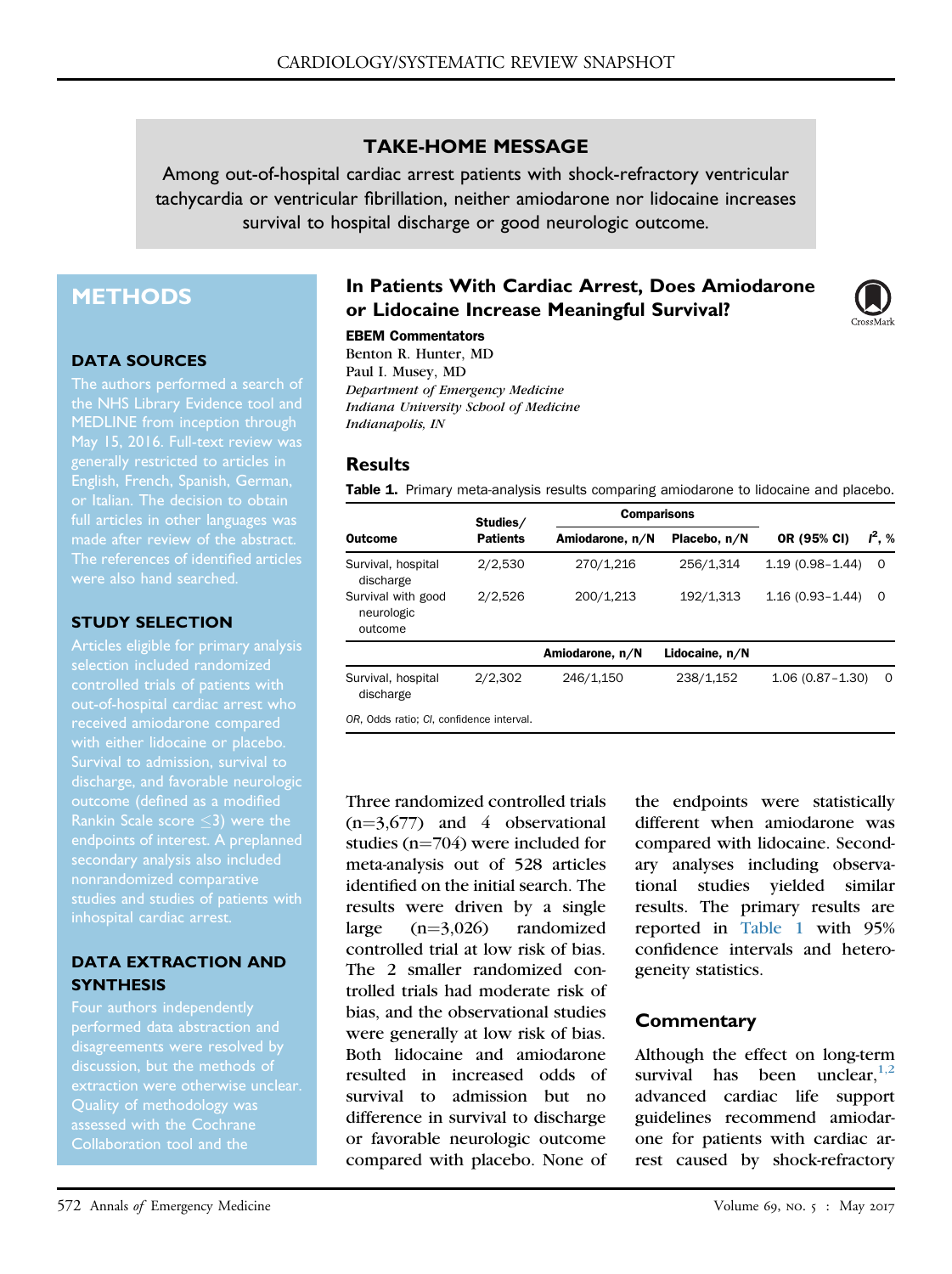|                                                                | <b>TUNIO EI</b> TICY TCOULD TIONT INGGCHOHAN CL GIL               |                  |                  |                  |            |  |  |
|----------------------------------------------------------------|-------------------------------------------------------------------|------------------|------------------|------------------|------------|--|--|
| Newcastle-Ottawa Scale for<br>randomized controlled trials and | <b>Outcome</b>                                                    | Amiodarone (%)   | Lidocaine (%)    | Placebo (%)      | $P$ Value* |  |  |
| observational studies, respectively.                           | $mRS < 3$ , intention-to-treat<br>analysis                        | 221/1,539 (14.4) | 207/1,541 (13.5) | 217/1,573 (13.8) | .63        |  |  |
| Statistical analysis was performed                             | $mRS < 3$ , PPA                                                   | 182/967 (18.8)   | 172/984 (17.5)   | 175/1,055 (16.6) | .19        |  |  |
| with the Mantel-Haenszel method,                               | Survival to discharge,                                            | 171/618 (27.7)   | 176/632 (27.8)   | 155/684 (22.7)   | .04        |  |  |
| generating odds ratios.                                        | bystander-witnessed                                               |                  |                  |                  |            |  |  |
| Heterogeneity was reported with                                | subgroup of PPA                                                   |                  |                  |                  |            |  |  |
| the $l^2$ statistic. Meta-analysis was                         | Survival to discharge,                                            | 22/57 (38.6)     | 10/43(23.3)      | 9/54(16.7)       | .01        |  |  |
| performed with a random-effects                                | <b>EMS-witnessed</b><br>subgroup PPA                              |                  |                  |                  |            |  |  |
| model unless $l^2$ was less than 25%,                          |                                                                   |                  |                  |                  |            |  |  |
| in which case a fixed-effects model                            | mRS, Modified Rankin Scale; PPA, per-protocol analysis.           |                  |                  |                  |            |  |  |
|                                                                | *P value as reported for comparison of amiodarone versus placebo. |                  |                  |                  |            |  |  |

<span id="page-1-0"></span>Table 2. Key results from Kudenchuk et al.<sup>[4](#page-2-2)</sup>

ventricular tachycardia or ventricular fibrillation. $3$  Early trial results suggested that amiodarone increased survival to hospital admission but did not result in increased survival to discharge or neurologically intact recovery, although they were underpowered for those outcomes. $1,2$  An agent that increases hospital admission without increasing meaningful survival could have a negative overall effect by increasing costs and the proportion of patients receiving expensive critical care but never recovering.

Kudenchuk et  $al<sup>4</sup>$  $al<sup>4</sup>$  $al<sup>4</sup>$  published a landmark trial comparing amiodarone, lidocaine, and placebo for this indication. [Table 2](#page-1-0) summarizes key results. Because most would consider survival with modified Rankin Scale score greater than or equal to 4 a poor outcome (in which 4 represents moderately severe disability with inability to walk or tend to one's own bodily needs unassisted, 5 is bedridden and requiring constant care, and 6 is dead), the table focuses on neurologic recovery when possible. This trial of more than 4,500 patients was of high quality, with minimal risk of bias. Consistent with

<span id="page-1-1"></span>previous studies, there was no difference in hospital survival or favorable neurologic outcome between treatment arms, although both amiodarone and lidocaine increased survival to hospital admission. In the authors' primary analysis, each drug increased survival to discharge over placebo by approximately 3%, differences that were not statistically significant but would have clinical importance if reproduced in a larger trial. This systematic review and meta-analysis was thus undertaken to determine whether combining previous (lower-quality) studies with the results of the trial by Kudenchuk et al<sup>[4](#page-2-2)</sup> might demonstrate benefit with antiarrhythmic drugs. The results of the meta-analysis, however, are dominated by the trial by Kudenchuk et  $al<sup>4</sup>$  $al<sup>4</sup>$  $al<sup>4</sup>$  and did not change the results or conclusions ([Table 1\)](#page-0-0).

Although the trial by Kudenchuk et  $al<sup>4</sup>$  $al<sup>4</sup>$  $al<sup>4</sup>$  was well designed and determined to be at low risk of bias, the results of their primary analysis represent a per-protocol analysis. The trial initially randomized 4,653 patients. The per-protocol analysis excluded 35% of the enrolled patients, mostly because the investigators determined post hoc that these patients had not actually met the inclusion criteria of the trial. When results of the intention-totreat population are examined, the trend toward improved outcomes largely disappears. Most important, survival with modified Rankin Scale score less than or equal to 3 occurred in 14.4% of the patients treated with amiodarone, 13.5% of those treated with lidocaine, and 13.8% of those treated with placebo [\(Table 2\)](#page-1-0).

Although this meta-analysis concluded that neither amiodarone nor lidocaine increased survival to discharge or favorable neurologic outcome, further research is justified. Kudenchuk et  $al<sup>4</sup>$  $al<sup>4</sup>$  $al<sup>4</sup>$  found that the subgroup of patients with emergency medical services (EMS)–witnessed arrest had improved survival with lidocaine or amiodarone compared with placebo ([Table 2\)](#page-1-0). These results require validation and should be viewed as exploratory because they represent a subgroup analysis of a per-protocol analysis. Neither amiodarone nor lidocaine has been proven to provide any meaningful patient benefit for patients with out-of-hospital cardiac arrest.